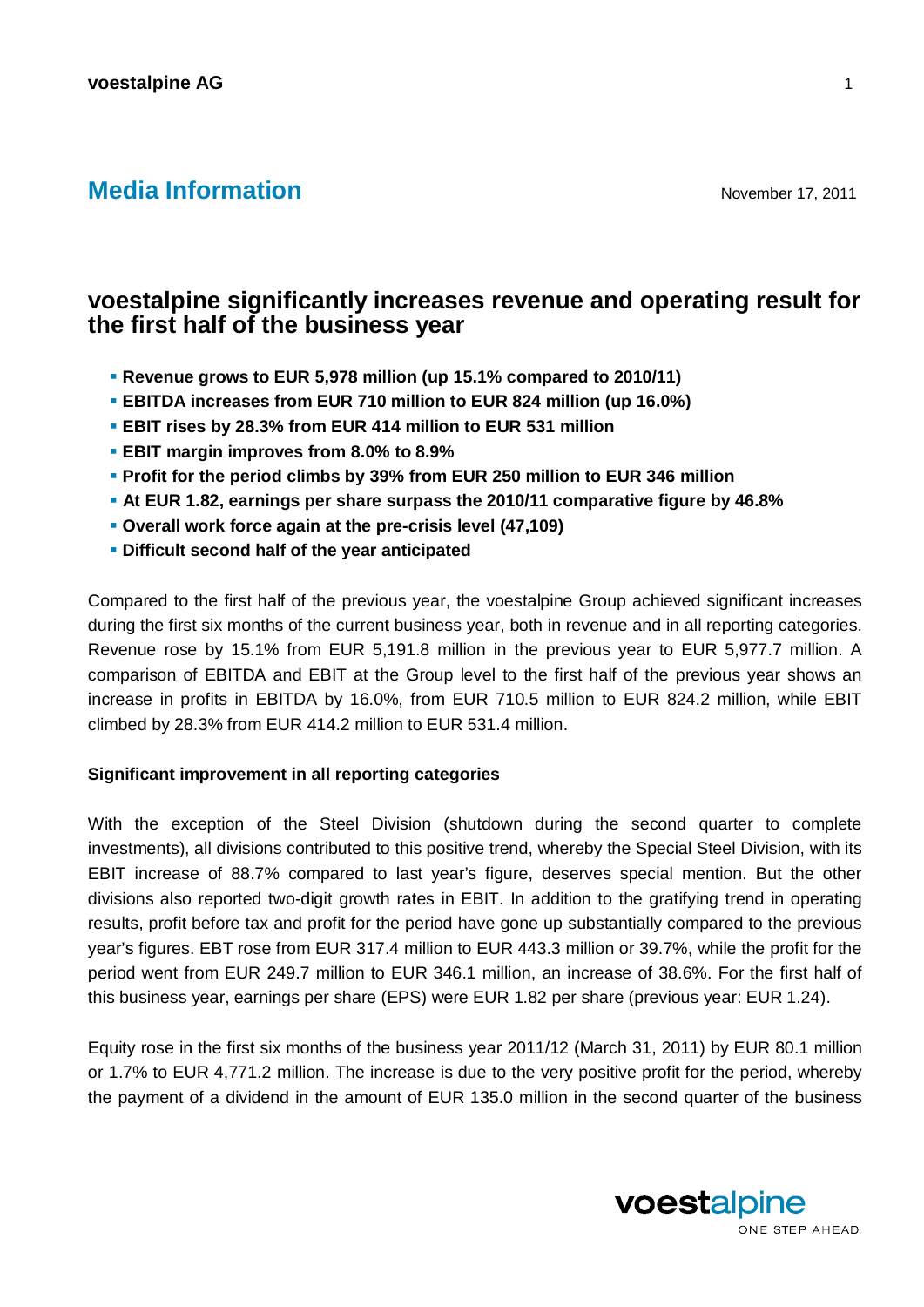year as well as the proportionate share of reserves for interest on hybrid capital of EUR 65.2 million had the customary subduing effect on the trend in equity. The most significant factors for the build-up of working capital and the resulting increase of net financial debt by 7.1% from EUR 2,713.1 million as of March 31, 2011 to EUR 2,905.1 million as of September 30, 2011 were rooted in the seasonal effects and the economy in general, but also in operational effects resulting from the three-week shutdown in the Steel Division. Against this background, as of the end of the first half year 2011/12, there was a gearing ratio (net financial debt as a percentage of equity) of 60.9%. Thus, it is 3.1 percentage points above the figure as of March 31, 2011 (57.8%), however, it will decrease substantially in the course of the year.

## **Second quarter at a high and stable level despite seasonal fluctuations**

Compared to the immediately preceding quarter, revenue in the second quarter showed a slightly downward trend at  $-4.1\%$ . This was due primarily to the customary seasonal effects in the summer and the three-week shutdown in the Steel Division. The effects of this shutdown made themselves felt in the comparison of the second quarter with the immediately preceding quarter, and the customary seasonal effects, which were amplified somewhat by increasingly cautious customer behavior, affected the other divisions as well. Against this backdrop, Group EBITDA fell by 21.9% from EUR 462.9 million to EUR 361.3 million when compared to the immediately preceding quarter, while EBIT showed a decrease of 32.7% from EUR 317.6 million to EUR 213.8 million.

## **Crude steel production continues to grow**

The voestalpine Group was able to increase its crude steel production in the first half of 2011/12 compared to the same figure in the previous year by 5.4% from 3.75 million tons to 3.95 million tons. The Railway Systems Division reported the largest relative growth at 25.9% and 810,000 tons. However, the previous year's figure had been reduced by the (scheduled) major blast furnace repair in the second quarter of 2010/11. While crude steel production in the Special Steel Division went up by 430,000 tons or 6.3%, the figure remained practically unchanged in the Steel Division at 2.71 million (+0.4%) tons.

## **"Real" companies ensure a return to growth and employment**

Once again, the European real economy has done remarkably well this year despite an economic environment that was anything but congenial. Despite out-of-control debt in more and more countries, despite enormous impairment losses and increasing anxiety about the future in the financial sector, despite the disorientation on the capital markets, and despite the growing helplessness of the political decision makers about the right road into the future, in the more than three years after "Lehman," the "real" companies have ensured a return to growth and employment for most of Europe's population.

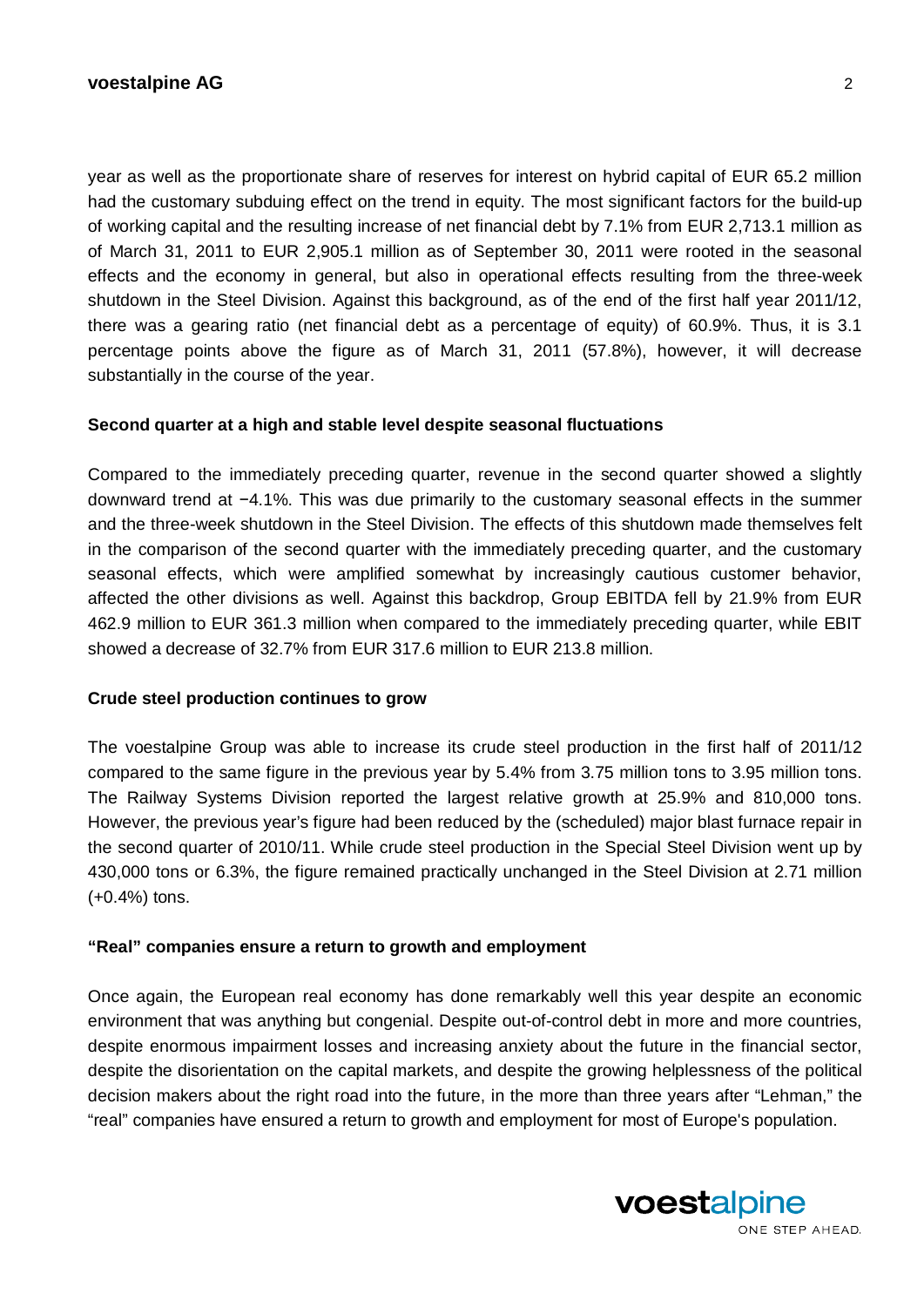"In the wake of the crisis years 2007 and 2008, the real econmy has apparently done its homework more conscientiously and probably with greater vigor than other sectors of the economy We, too, have reduced costs, streamlined our structures, increased efficiency and productivity, and improved competitiveness by accelerating globalization," said Dr. Wolfgang Eder, Chairman of the Management Board of voestalpine AG. "It is late, but not yet too late to make the necessary decisions for a competitive European future," he continued.

"The real economy wants reliable, calculable business and competition policies to provide clarity about the long-term economic parameters in Europe. What is required are clear rules and uniform, fundamental principles for taxation and employment policy, for the financial markets, for research, but also in energy, environmental, and climate policies. These rules must not change on a yearly basis," stated Dr. Eder.

## **Economic environment is becoming more volatile**

The trend in the macroeconomic environment during the first six months of the business year 2011/12 was variable and unsettled. Inititally, the first quarter continued the upward trend that had begun more than a year ago quite seamlessly and saw additional growth momentum in all of the market segments and sales regions that are important for the voestalpine Group. And the trend of the operating results was correspondingly positive.

In the early part of the summer, public interest became focused on the discussion about the sovereign debt situation in Southern Europe as well as the extension of the debt ceiling in the USA. Continued uncertainty on the international financial and capital markets due to the critical developments in Greece and Italy followed as well as the resulting discussion about the future of the EU and the euro. In the wake of these developments, toward the end of the summer, more cautious order patterns on the part of customers became apparent so that the trend in those industries that are most crucial for the voestalpine Group became increasingly differentiated. During the entire first half of 2011/12, demand in the automobile and commercial vehicle industries, mechanical engineering, the railway and aviation industries as well as in the energy sector (oil and gas) remained robust at a high level. The situation in the construction and construction supply industries was considerably more difficult as they have not recovered in most of Europe since the 2008 crisis with the exception of private residential construction. Since the spring of 2011, the electrical, white goods, and consumer goods industries have been showing little momentum, an indicator that uncertainty has begun to affect the attitudes of end consumers as well.

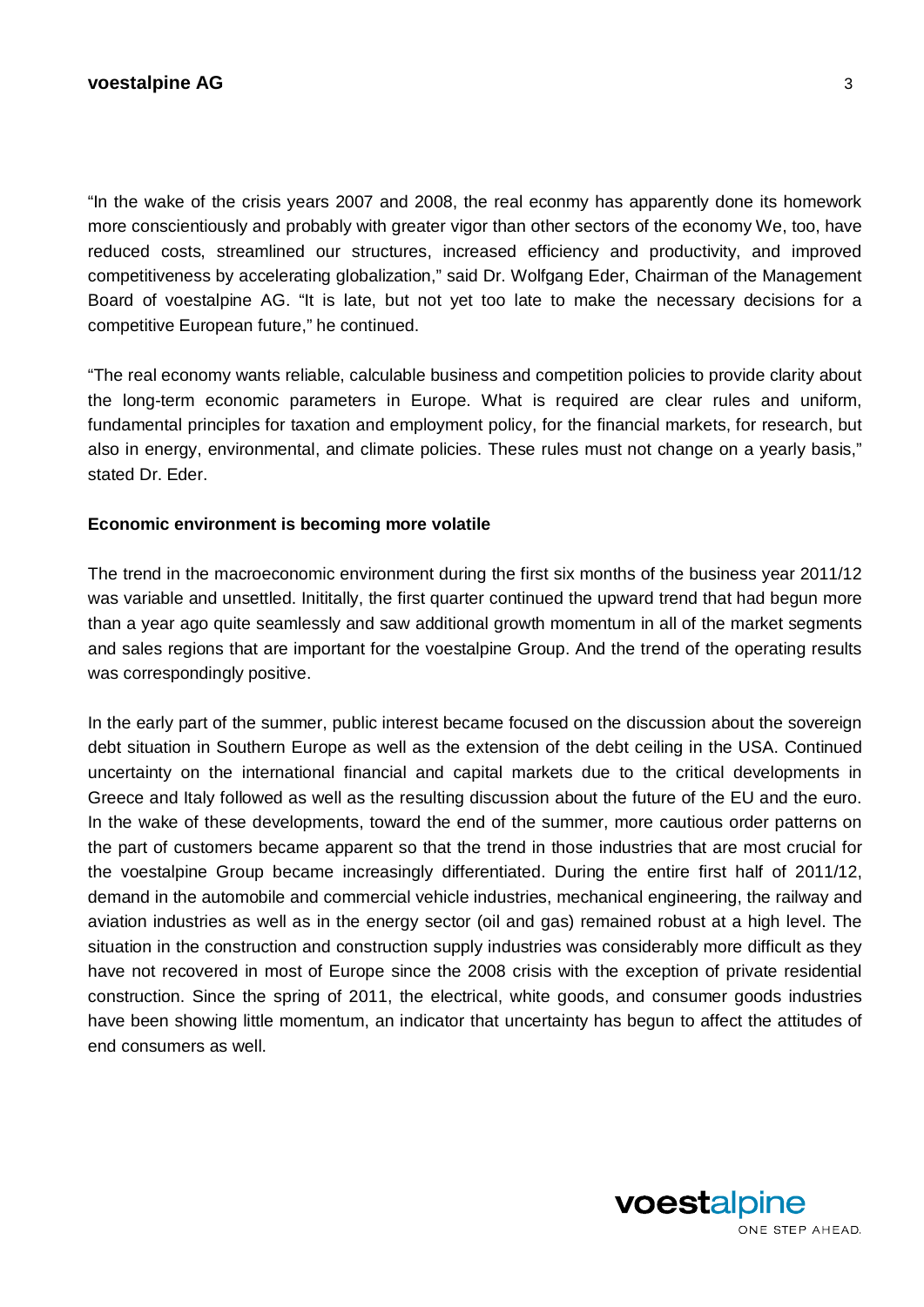## **Varied developments in the individual divisions**

These developments have been affecting the individual divisions of the voestalpine Group in different ways. While the Railway Systems Division has not experienced any noticeable effects thus far and the Special Steel, Profilform, and Automotive Divisions have reported only slight effects in addition to some uncertainty on the part of their customers, in the Steel Division, there is increasing caution in a number of customer segments. As a reaction to this trend, most European steel companies have significantly reduced their production since September in order to reestablish balance between supply and demand in Europe. For the first time, since the beginning of the raw materials boom about seven years ago, the raw materials markets have reacted to these developments with substantially lower ore and coal prices.

## **China, India, and Brazil remain growth drivers**

Geographically, it is primarily the emerging countries, particularly China, India, and Brazil, that continue to be the drivers of global economic growth. In the mature economies, primarily in Europe but also in the USA, the economy is adversely affected by the high debt ratio in a number of regions as well as uncertainty about the future of the capital and financial markets.

## **Antitrust proceedings relative to railway superstructure material**

After initiation of antitrust proceedings by the German Federal Cartel Office in connection with the suspicion of conduct in violation of antitrust law on the market for railway superstructure material, in the spring of this year, a total of six executives in the Railway Systems Division were discharged. Currently, the associated circumstances are being clarified in full cooperation with the appropriate authorities. Furthermore, as a consequence of these proceedings, the Railway Systems Division was comprehensively reorganized both with regard to its organization and its leadership.

## **Investments**

In the first half of 2011/12, the investments of the voestalpine Group came to EUR 227.4 million. While they were 34.4% higher than the low comparative figure in the previous year (EUR 169.2 million), which was due to the economic crisis, it was still substantially below the level of depreciation (EUR 292.8 million).

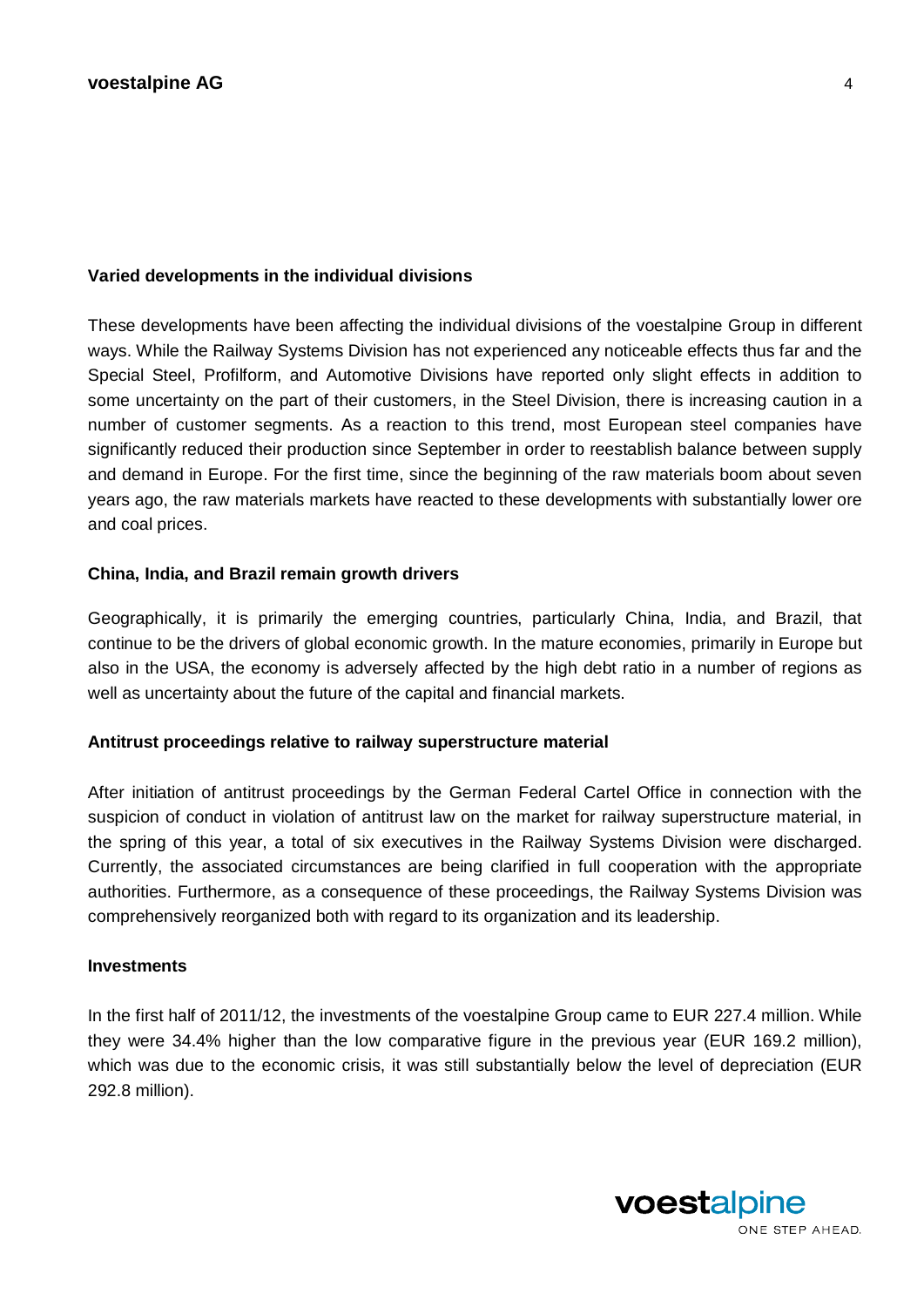## **voestalpine AG** 5

#### **Employees**

As of September 30, 2011, the voestalpine Group had 41,168 employees (excluding temporary employees and apprentices). This represents an increase compared to the previous year (39,862) of 3.3% or 1,306 employees. As of the end of the first half of 2011/12, there were an additional 4,343 employees employed as temporary staff; this represents an increase of 21.2% or 759 employees compared to the previous year. As of September 30, 2011, the voestalpine Group was training 1,598 apprentices worldwide, only 70 (or 4.2%) less than in the previous year (1,668). Therefore, the workforce (core staff, temporary personnel, apprentices) totaled 47,109 employees as of September 30, 2011. This corresponds to an increase of 4.4% vis-à-vis the comparative figure in the previous year (45,114 ).

#### **Outlook: Slightly weaker results anticipated for the entire year**

All signs point to a difficult economic environment for the remainder of this business year. Early indicators for the global economic trend are pointing downward and causing uncertainty among customers and consumers. Provided that there is no new flare-up of the debt crisis that would lead to additional uncertainty, a return to stronger growth in the real economy—in Europe as well—in the course of the first half of 2012 is quite realistic. Until then, however, we must assume that both our customers and consumers will for the most part exercise caution in their order planning and spending. In the wake of the broad-based discussion about sovereign debt, new orders from numerous industry sectors continue to be restrained and consumers are cautious in their private spending.

A further escalation of the problems resulting from excessive sovereign debt in Greece and Italy and the associated necessity of significantly expanding the EU "rescue parachute" and implementing additional measures to maintain the solvency of these two countries have exacerbated the macroeconomic conditions in Europe. Additionally, in the last several months, the hoped for stabilization of the financial and capital markets has not occurred so that, as a result, from late summer on, global economic sentiment with regard to the real economy also began to cloud. Nevertheless, it is expected that the most recent decisions made by the European Union and/or the countries in the eurozone, respectively, in conjunction with government changes in the two crisisstricken countries in the next few months will lead to a stabilization of both the political and economic development in Europe.

"Assuming that the development in the other significant global economic regions remains stable and that thus demand in the most important European export markets stays constant, we do not see the current economic situation as a return of the crisis, in other words, a double-dip recession. On the contrary, we are assuming that this is a cyclical cooling down period following the broad-based economic recovery in the period from the fall of 2009 to the spring of this year," Dr. Eder stated.